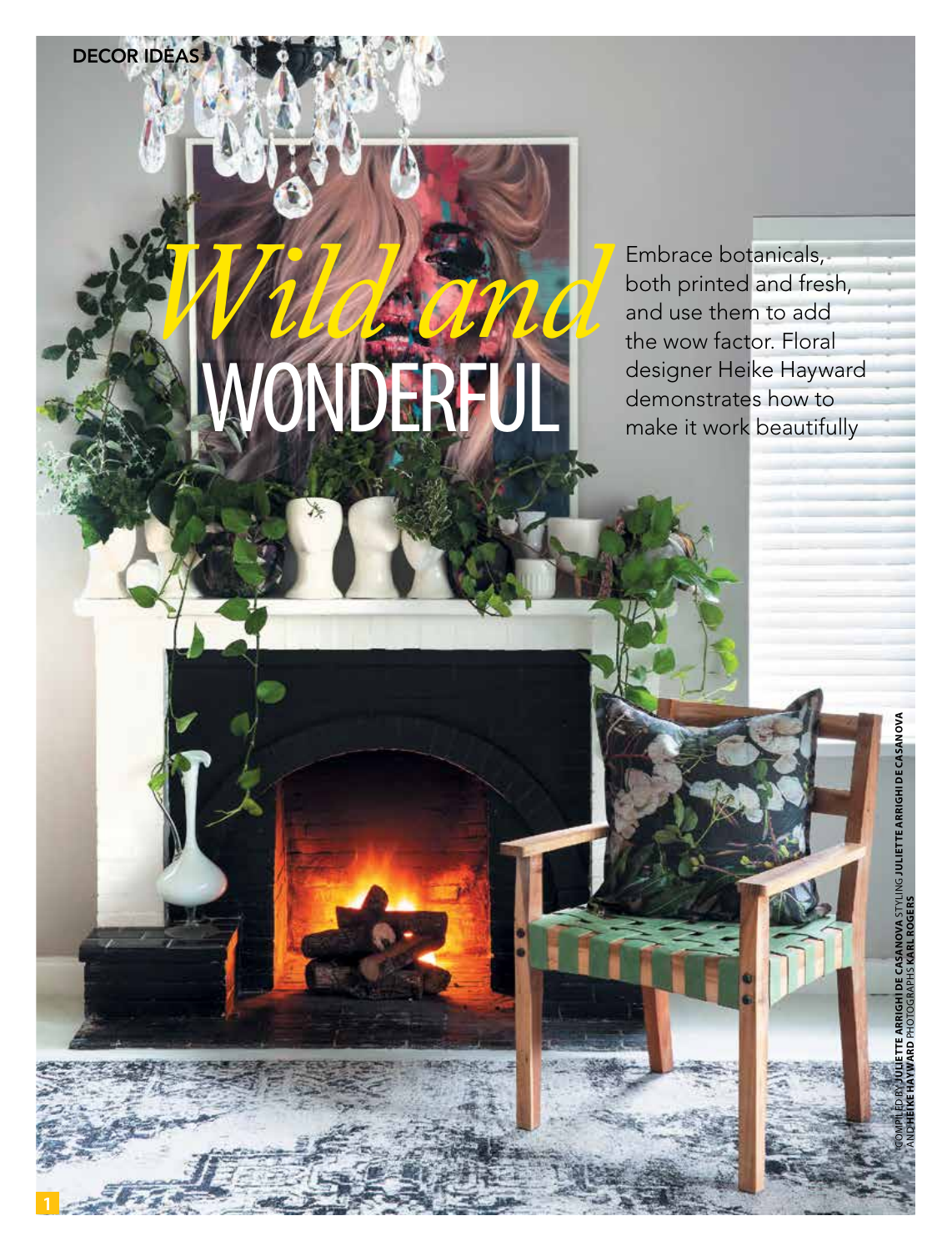

dvances in digital printing<br>have had a huge impact on<br>fabrics and wallpapers, with<br>overscaled flowers and leav have had a huge impact on fabrics and wallpapers, with overscaled flowers and leaves appearing in almost every collection. Floral designer Heike Hayward has embraced this trend wholeheartedly with a range of florals, which she's translated onto wallpaper, fabrics, table linen and even rugs, all available at her new shop in Stellenbosch, Fleur le Cordeur. Combine these with lush indigenous foliage, she advises, to surround yourself with nature's beauty.

### **1 GO FOR GREEN**

If a whole wall in a floral is a bit daunting, then restrict it to a scatter cushion and concentrate on lush greenery instead. For maximum impact, Heike dressed a plain mantelpiece with a number of white vases, which she filled with rose bush branches, sprigs of salvia, creepers such as ivy and philodendron, and succulent spekboom. Heike's advice is to choose containers and vases that can hold a lot of stems such as her head vases.



# 2IN FULL BLOOM

When using oversized designs as wallpaper, choose a plain fabric for the furniture (like this ochre sofa) to create a strong contrast, especially if you're including a floral rug as well. Keep the look light with openwork metal tables. Bring it to life with aloes and trailing

foliage, such as ivy and helichrysum. If you don't have suitable vases, Heike recommends wrapping vessels with fabric offcuts secured with ribbon as she did on the table at the back. "This looks very effective for a themed occasion or in a dull space," she says.  $\triangleright$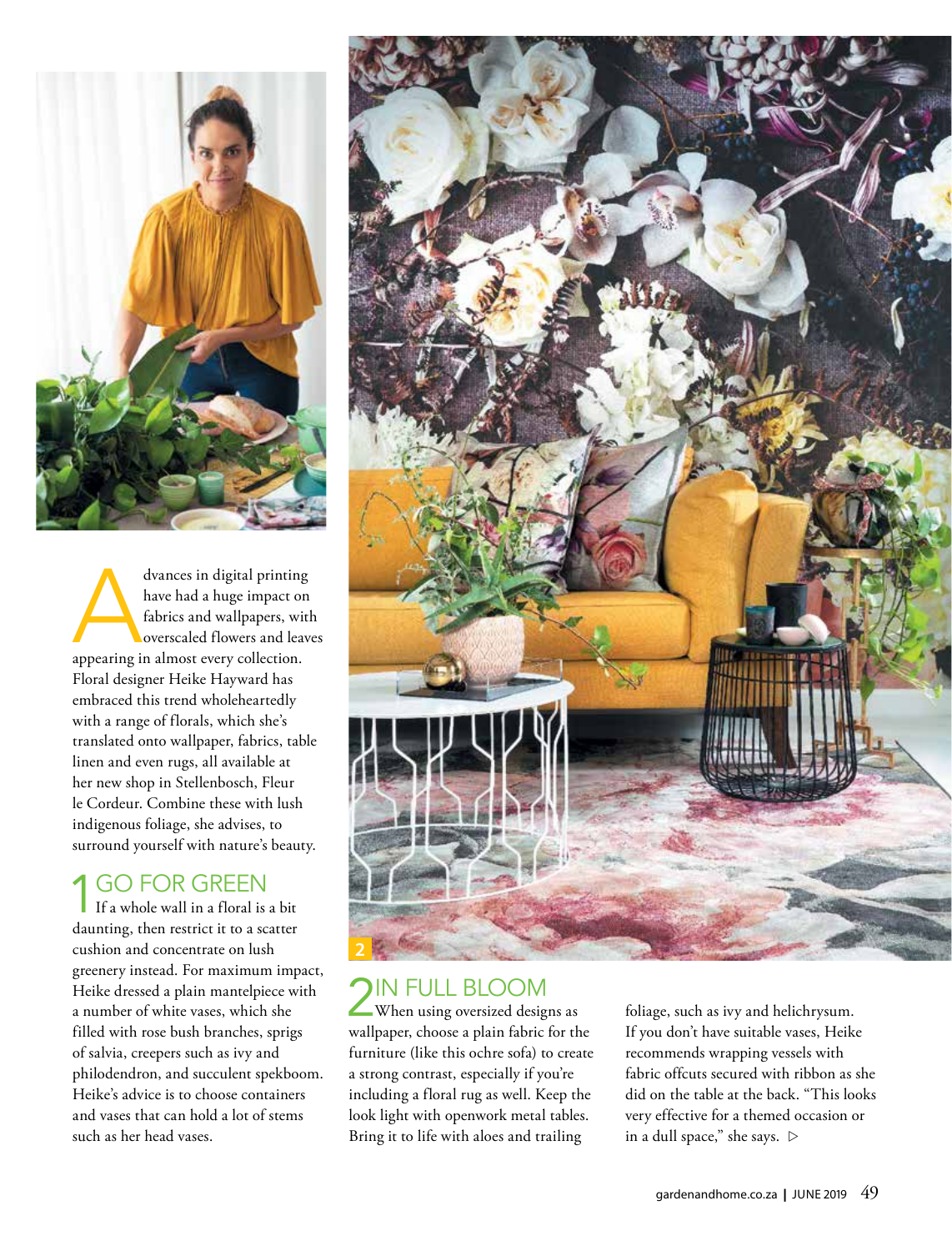



### **CLEAR INTENTIONS**

No room on the coffee table for a lush foliage arrangement? Opt for a transparent coffee table in glass or acrylic and place the arrangement underneath. "This way it looks decorative and fun, but doesn't take up surface space," says Heike, who used dracaena, ruscus and philodendrons in her composition.



# *HEIKE'S TIP:*

"In these settings I've used a combination of indigenous and exotic greenery. There's no waste, as a lot of the branches and leaves can be placed in water to root or in a pot filled with a mix of river sand and compost until they root and then planted in the garden."

# 4WELCOME HOME

**F**"If your entrance hall is bland, make an impact with a bold arrangement," Heike encourages. "It doesn't have to be large. You can supplement existing potted plants with strelitzia and banana leaves and strands of ivy. Add a couple of stinkwood branches. It's all about working with what you have and what is readily available in your garden."

## $\overline{\phantom{a}}$  SETTING THE SCENE

A beautiful table shows your guests that you care. Create a romantic,

jungle vibe with lots of leaves. "You don't have to buy anything," insists Heike. "Pick some trailing branches and leaves from the garden or the side of the road. Arrange them down the centre of the table for a natural organic feel." Here she's complemented ivy and philodendrons with her large floral napkins. "The secret here is to stick to fresh green foliage. Another idea is to introduce succulents, which will last a number of days and can then be replanted in the garden."